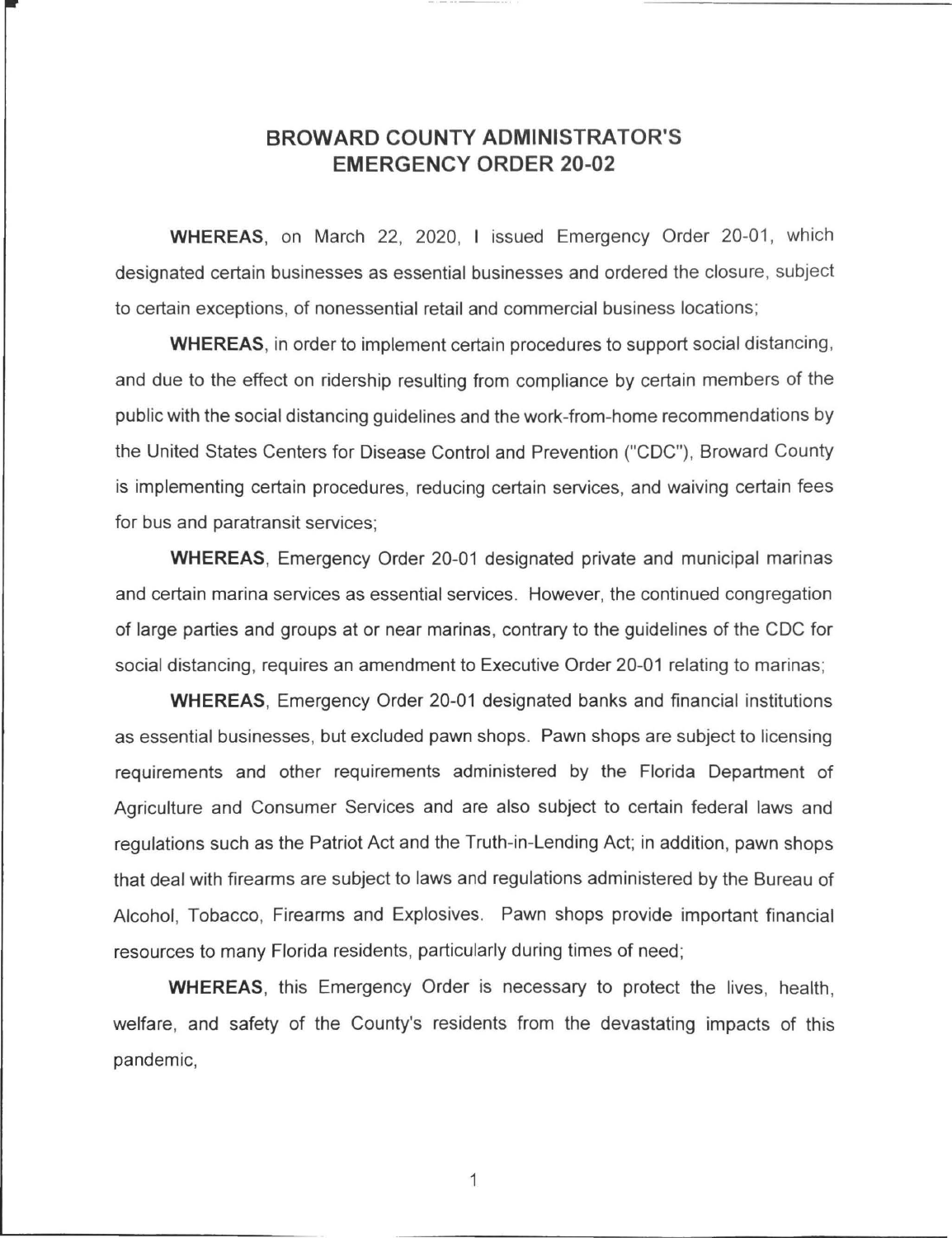**NOW, THEREFORE,** I, Bertha Henry, the Broward County Administrator, pursuant to my emergency authority under Section 8-53 of the Broward County Code of Ordinances, as well as the authorities granted to me by the Declaration of Emergency issued by Governor DeSantis in Executive Order 20-52, by Chapter 252, Florida Statutes, by the Board of County Commissioners, and by the Broward County Comprehensive Emergency Management Plan, hereby order as follows:

Section 1. Broward County Libraries were closed to in-person public access at the close of regular service hours on Thursday, March 19, 2020. Online library resources are not affected and shall continue to be fully available. Fines will not be assessed for materials returned late as a result of the closure.

Section 2. All parks operated by Broward County, including Regional, Specialty, and Neighborhood Parks, Nature Centers, and Natural Areas, shall be closed to public access commencing at 12:01 a.m. on March 24, 2020.

Section 3. Commencing at 12:01 a.m. on March 24, 2020, Broward County Transit ("BCT") will implement the following social distancing measures: customers will be permitted to enter and exit the bus only via the rear doors; except for customers who require use of the wheelchair ramp, which will remain available at the front door. Also commencing at 12:01 a.m. on March 24, 2020, fare collection will be temporarily suspended on all bus service, including TOPS paratransit. Broward County asks that members of the public limit their use of bus and paratransit services to essential travel only, and that all riders comply with the CDC recommendations for social distancing.

Section 4. Commencing at 12:01 a.m. on Saturday, March 28, 2020: BCT will operate a Saturday schedule every day of the week (except Sunday, which shall be the regular Sunday schedule); Limited Stop (or "Breeze Service") will be eliminated; and Express Buses will operate on thirty (30) minute schedules.

Section 5. Emergency Order 20-01 is hereby amended and restated as provided herein, with strikethrough text indicating deletions and underlined text indicating

2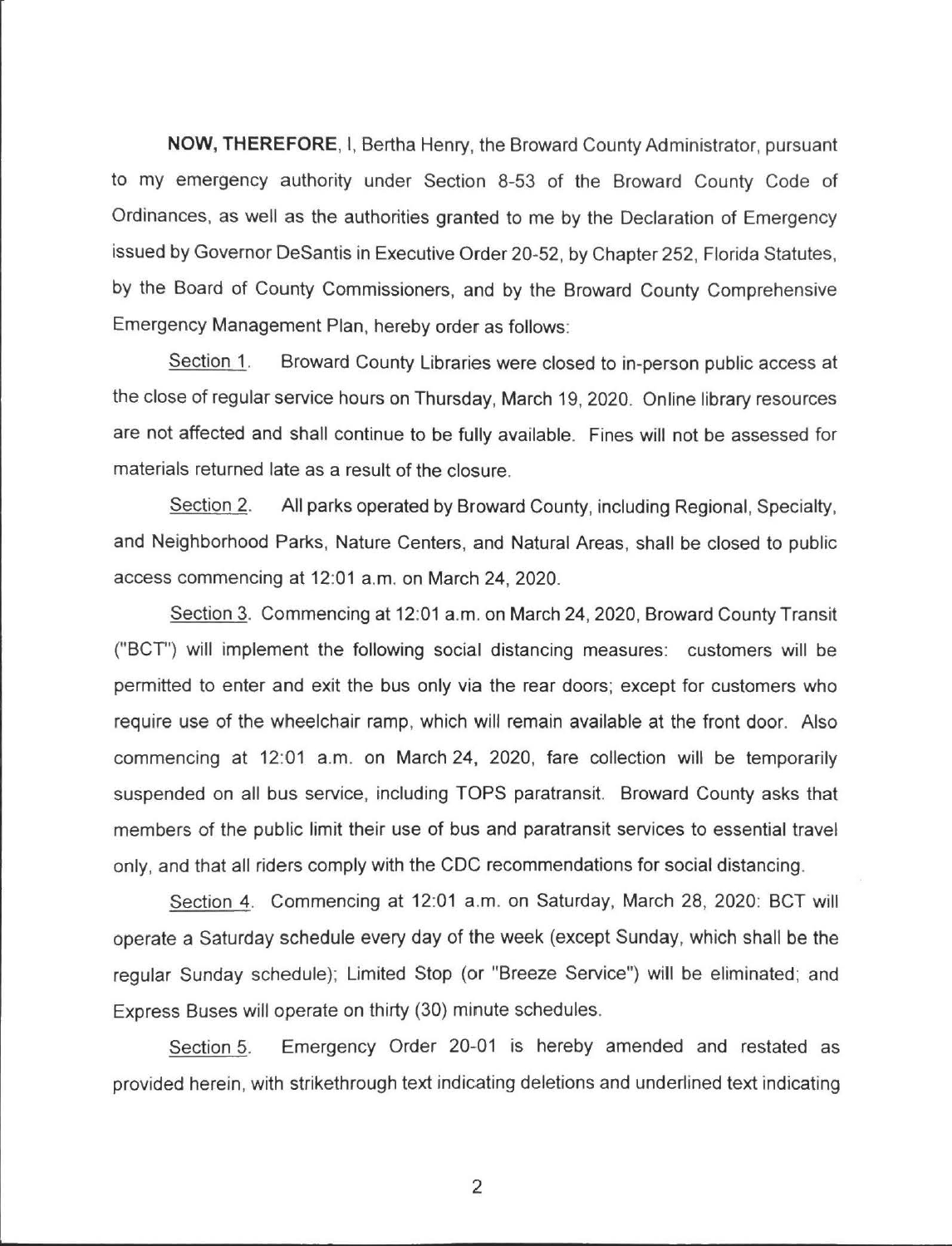additions. Except as expressly amended herein, Emergency Order 20-01 remains in full force and effect.

A. Section 3(g) of Emergency Order 20-01 is amended and restated as follows:

g. Banks and related financial institutions, including insurance firms, but excluding and pawn shops;

B. Section 3(ff) of Emergency Order 20-01 is amended and restated as follows:

ff. Private and municipal mMarinas and boat launches, docking, fueling, marine supply, and other marina services (not including piers), but only to the extent necessary to support the following limited operations:

- $(i)$  to allow any person with a commercial saltwater license issued by the Florida Fish and Wildlife Conservation Commission to enter and use Broward County owned or operated marinas for commercial fishing purposes only:
- $(i)$  to support patrol, enforcement, and rescue activity by federal, state, or local government agencies:
- (iii) to accommodate boats or ferries in support of Port Everglades operations:
- (iv) to accommodate persons living aboard their vessels:
- (v) accommodate persons returning to the United States from international voyages; or
- (yi) to authorize persons needing to remove their vessel from the water or to perform emergency maintenance on a vessel, marinas, fueling stations, and marine supply services;

Section 6. Severability.

Any provision(s) within this Emergency Order that conflict(s) with any state or federal law or constitutional provision, or conflict(s) with or are superseded by a current or subsequently-issued Executive Order of the Governor or the President of the United